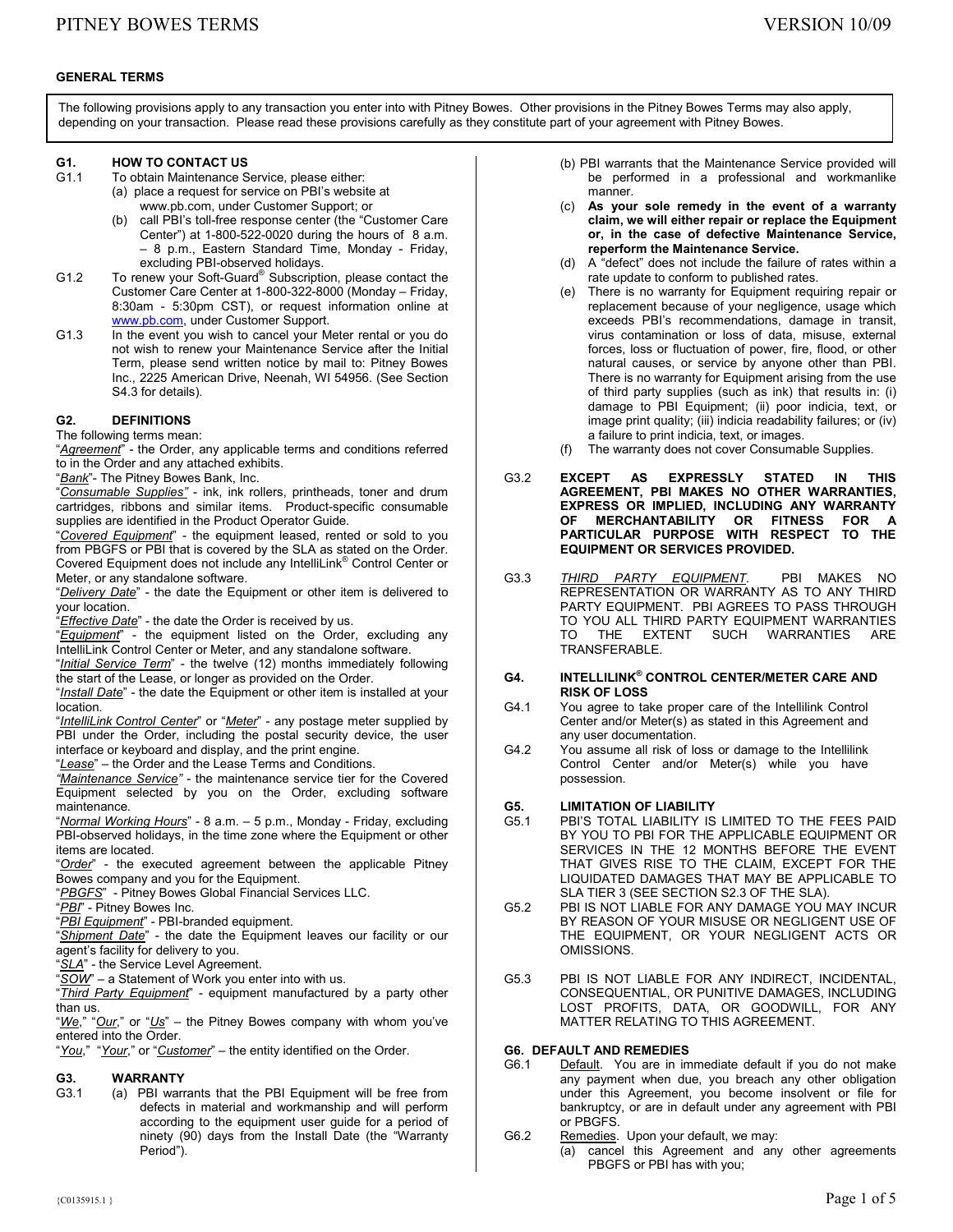- (b) require immediate payment of all payments due under a Lease(s) or other agreements, whether accrued or due in the future;
- (c) disable the IntelliLink Control Center or Meter;
- (d) require you to return the Equipment and IntelliLink Control Center or Meter;
- (e) if you do not return the Equipment and IntelliLink Control Center or Meter, require you to make immediate payment of an amount equal to the remaining value of the Equipment, IntelliLink Control Center or Meter at the end of the Lease Term, as determined by us;
- (f) charge you a late charge for each month that your payment is late;
- (g) charge you interest on any late payment from its due date until paid in full at the lesser of 18% per year or the maximum rate allowed by law;
- (h) charge you a check return fee for payments made by you with insufficient funds;
- (i) reasonably attempt to mitigate our damages and costs in the event of your default, although you acknowledge that we are not obligated to do so; and
- pursue any other remedy, including repossessing the Equipment without notice to you. By repossessing the Equipment, IntelliLink Control Center or Meter, we are not waiving our right to collect the balance due.
- G6.3 Enforcing Our Rights. You agree to pay all our costs, including attorneys' fees, in enforcing our rights under the Agreement with you.

## **SERVICE LEVEL AGREEMENT (SLA)**

G6.4 Suspension of Services. PBI reserves the right to suspend any services during any period in which your account is more than thirty (30) days past due.

# G7. **TAXES**<br>G7.1 You are

You are responsible for paying any taxes on the Equipment, IntelliLink Control Center, Meter, Maintenance Service and any other services, including sales and use tax. We charge a fee for property tax processing and filing.

## **G8. MISCELLANEOUS**

- G8.1 Force Majeure. We are not responsible for any delay or failure to perform resulting from causes beyond our control.
- G8.2 Assignment. You may not assign this Agreement. Any purported assignment is void.
- G8.3 No Right to Setoff. Payments are not subject to setoff or reduction.
- G8.4 Legal Action. ANY LEGAL ACTION YOU FILE AGAINST US MUST BE STARTED WITHIN ONE (1) YEAR AFTER THE EVENT GIVING RISE TO YOUR CLAIM. YOU WAIVE ANY RIGHT TO TRIAL BY JURY IN ANY ACTION ARISING OUT OF THIS AGREEMENT.
- G8.5 Merger; Amendment. The Agreement incorporates all of the terms agreed by both parties and can only be changed by written agreement.
- G8.6 Survival. Our respective rights and obligations under Section G5 (Limitation of Liability), G6 (Default and Remedies) and G7 (Taxes) survive termination of the Agreement.
- G8.7 Choice of Law. This Agreement shall be governed and construed in accordance with the laws of the State of New York without regard to its conflicts of laws principles.

The following provisions describe the Service Level Agreement ("SLA") tiers that PBI offers on Covered Equipment (excluding software). The SLA tier you select will be listed on the Order. A separate Software License and Maintenance Agreement ("SMA") covers software maintenance and will be attached to the Order if you are acquiring software.

#### **S1. DEFINITIONS**

All capitalized terms that are not defined in these provisions are defined in the "Definitions" section of the Pitney Bowes Terms.

#### **S2. SERVICE LEVEL TIERS**

The following describes the three SLA tiers offered by PBI for the Covered Equipment.

S2.1 Tier 1

 (a) *General*. Under Tier 1, PBI will, at its option, provide repair or replacement services for the Covered Equipment during the Initial Service Term or any Renewal Service Term (the "Maintenance Service Term"). You are also entitled to two preventative maintenance service calls per calendar year, to be made at your initiation.

 (b) *Obtaining Service*. You can obtain service online or by telephone as set forth in the "How to Contact Us" section of the Pitney Bowes Terms.

(c) *Replacement Service*.

(i) If PBI determines that replacement is necessary, PBI will, at no additional cost, promptly ship new, reconditioned, or remanufactured equipment of the same or a functionally equivalent model to replace the affected Covered Equipment.

(ii) Within five (5) days of receiving the replacement equipment, you must pack the Covered Equipment to be replaced in the shipping carton that contained the replacement equipment, place the pre-paid return address label on the carton, and return it to PBI.

(iii) You are responsible for the return of Covered Equipment until PBI receives it.

(d) *Repair Service*.

(i) If PBI determines that repair service is necessary, PBI may provide repair by remote access, diagnostics and coordinated remote service, or by on-site repair service.

(ii) Repair service is provided only for damage resulting from normal wear and tear. Repair service may include the use of new, reconditioned, or remanufactured parts and assemblies.

(iii) PBI will provide parts or assemblies for discontinued equipment (or equipment not marketed as new) only if available.

(iv) If PBI deems it necessary, PBI will dispatch a service technician to arrive at your location for on-site service. You will not incur hourly charges unless service is performed outside Normal Working Hours, which will be done only with your consent.

#### S2.2 Tier 2

- (a) If you select Tier 2, we will provide the following support:
	- (i) All coverage provided under Tier 1, PLUS:
	- (ii) *Ongoing Equipment Training Services*. PBI will provide the following training. PBI will schedule the training at a time convenient for you and PBI. Training will include an overview for the operator(s) on how to use the Covered Equipment. The number of training sessions that are included during each twelve (12) month period during the Maintenance Service Term are as follows:
		- (1) Mail finishing products (which includes Meters and scales) - up to six  $(6)$  training sessions;
		- (2) Mail finishing accounting software solutions up to four (4) training sessions;
		- (3) Mail creation hardware products (which includes tabletop folders, tabletop inserters, and address printers) - up to four (4) training sessions; and
		- (4) Distribution solutions hardware products up to four (4) training sessions.
	- (iii) *Additional Covered Items*. PBI will provide printheads for Meters or Covered Equipment without additional charge.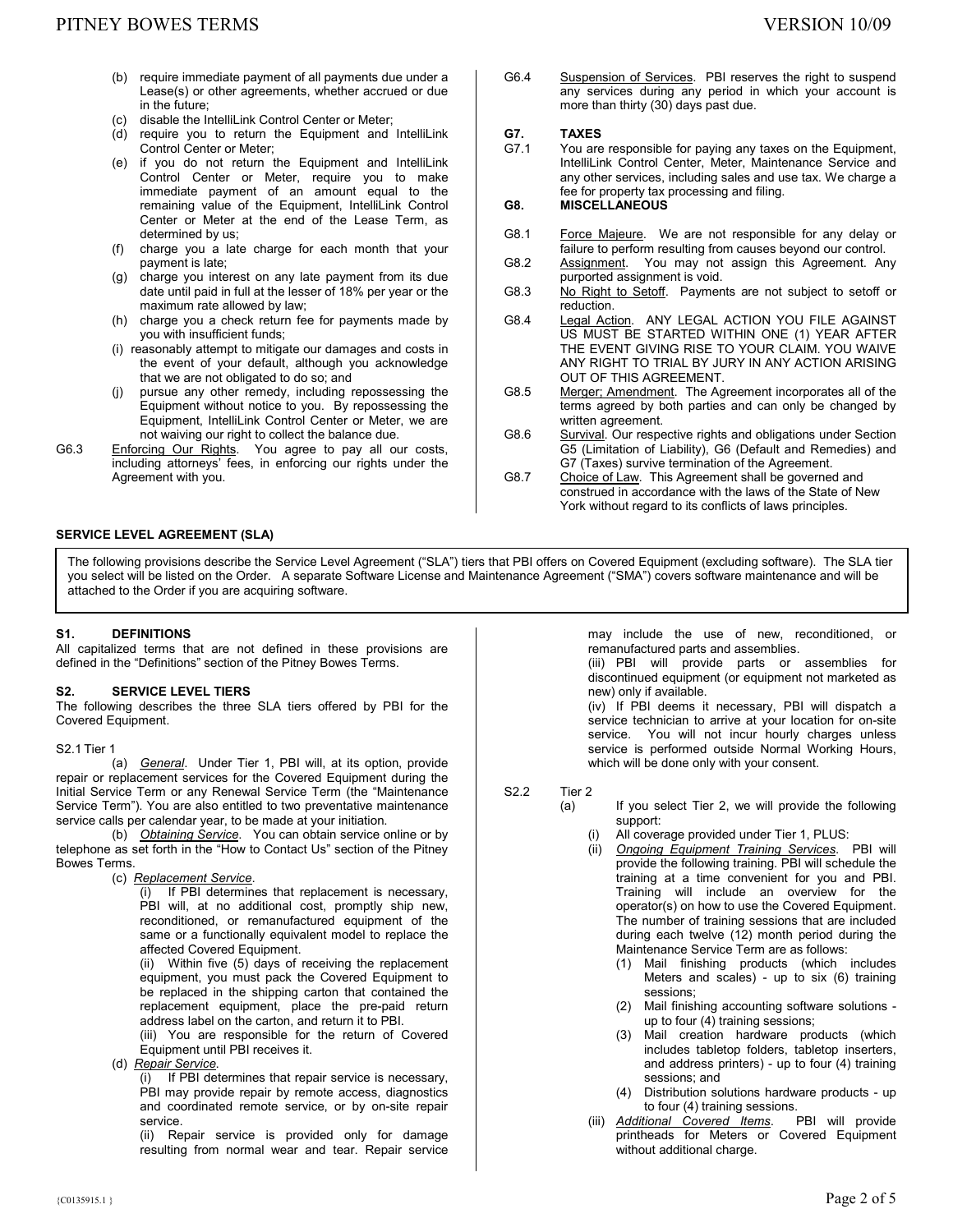# S2.3 Tier 3<br>(a)

- If you select Tier 3, PBI will provide the following support:
	- (i) All coverage provided under Tier 1 and Tier 2, PLUS<sup>.</sup>
	- (ii) *Preventive Maintenance Services*. (1) PBI will perform maintenance on the Covered Equipment at regular intervals.
	- (iii) *Response Time Commitment*.
		- (1) If PBI determines that on-site service is necessary, PBI will use commercially reasonable efforts to have a service technician on-site within four (4) hours (during Normal Working Hours only) of PBI's receipt of the call at the Customer Care Center (the "Response Time Commitment").
		- (2) The Response Time Commitment relates solely to the arrival of a technician at your location; it is not a guaranteed resolution of the problem within the four (4) hour time period, nor does it guarantee that all parts necessary to make a repair will be on-site within this time frame.
		- (3) The Response Time Commitment does not apply to Service designated as service by<br>replacement. software maintenance. maintenance, preventive maintenance, operator training, or other services not essential to repair the Covered Equipment. These services will be scheduled in advance.
		- (4) If the Covered Equipment is moved from its original location, PBI may remove the Response Time Commitment. If this happens, you will receive a refund equal to the difference between the cost of the Response Time Commitment and the cost of maintenance coverage without this obligation.
- (iv) *Liquidated Damages for Failure to Meet Response Time*.
	- (1) PBI agrees that if it does not meet the Response Time Commitment, PBI will provide you with a credit equal to six (6) months of the cost of the premium of the Response Time Commitment.
	- (2) You must use a credit request form in order to request a credit. You may obtain a credit form from your service technician or by calling the Customer Care Center. The credits are limited to credits for two (2) failures to meet the Response Time Commitment in any twelve (12) month period during the Maintenance Service Term. **The remedies described in this Section are your sole remedy for PBI's failure to meet the Response Time Commitment**.

## **S3. FEES**

- S3.1 You will pay the fees for the Initial Service Term, and any Renewal Service Term(s). These fees are incorporated into your payment cycle (e.g., Quarterly Payment for leased equipment).
- S3.2 *Late Fees*. Our remedies for your failure to pay on time are set forth in the "Default; Remedies" section of the Pitney Bowes Terms.
- S3.3 *Fees for Services Not Covered by this SLA.* If the service technician provides service for repairs caused by one of the conditions listed in Section S7.1(a)(ii), PBI will charge you for the service at PBI's current hourly rates and for any required parts.

# **S4. MAINTENANCE SERVICE**<br>S4.1 Term. PBI will provide you

- Term. PBI will provide you with Maintenance Service for the Initial Service Term and any Renewal Service Terms.
- S4.2 *RENEWAL SERVICE TERM(S)*. MAINTENANCE SERVICE AUTOMATICALLY RENEWS FOR CONSECUTIVE ONE (1) YEAR TERMS (EACH, A "RENEWAL SERVICE TERM"), UNLESS:
- (a) YOU TERMINATE MAINTENANCE SERVICE AS SPECIFIED IN SECTION S4.3 AT LEAST SIXTY (60) DAYS PRIOR TO THE RENEWAL OF THE TERM; OR
- (b) YOUR LEASE EXPIRES OR IS TERMINATED (IN WHICH CASE, THE MAINTENANCE SERVICE TERM WILL TERMINATE ON THE SAME DAY AS THE LEASE); OR
- (c) THE RENEWAL IS PROHIBITED BY APPLICABLE LAW.
- S4.3 *Ending Your Maintenance Service*.
	- (a) If you do not wish to renew Maintenance Service, you must deliver a written notice (including your account number) (the "Termination Notice") by certified mail to the address listed in the "How to Contact Us" section of the Pitney Bowes Terms. Your Termination Notice must include your customer account number and lease number (if applicable), and is effective ten (10) business days after PBI receives it.
		- (b) PBI reserves the right not to renew your SLA at any time and for any reason.

## S4.4 *Maintenance Service Changes*.

- (a) PBI may modify its Maintenance Service by giving written notice to you (a "Maintenance Change Notice"), which will state whether the change is material.
- (b) After receiving a Maintenance Change Notice, if the change is material, you may terminate Maintenance Service as described in Section S4.3 above.

## **S5. WARRANTIES**

S5.1 The warranty for the Equipment and services is set forth in the "Warranty" section of the Pitney Bowes Terms.

#### **S6. LIMITATION OF LIABILITY**

S6.1 PBI's limitation of liability is set forth in the "Limitation of Liability" section of the Pitney Bowes Terms.

### **S7. ADDITIONAL MAINTENANCE TERMS**

- S7.1 These terms apply to all Maintenance Service tiers:
	- (a) Limitations. Maintenance Service does not include: (i) software maintenance and/or updates; and
		- (ii) services and repairs that are made necessary due to:
			- (A) negligence or accident, damage in transit, virus contamination and loss of data;
			- (B) use of Covered Equipment in a manner not authorized by this SLA or the Equipment user guide;
			- (C) natural causes such as fire or flood as well as other causes outside of PBI's control;
			- (D) use of Covered Equipment in an environment with unsuitable humidity and/or line voltage;
			- (E) loss of electrical power, power fluctuation, operator error;
			- (F) sabotage, repair or attempted repair by anyone other than PBI;
			- (G) the use of third party supplies (such as ink), hardware, or software resulting in: (i) damage to the Equipment; (ii) poor indicia, text, or image print quality; (iii) indicia readability failures; or (iv) a failure to print indicia, text, or images;
			- (H) failure to use applicable software updates; or
			- (I) use of Covered Equipment with any system for which PBI has advised it will no longer provide support or has advised is no longer compatible.
	- (b) *Additional Exclusions*. Unless covered under one of the above maintenance tiers, Maintenance Service excludes the supply of rate program software for electronic scales and weighing systems, software maintenance and/or updates and consumable supplies for all levels of service, including printheads for Meters and IntelliLink Control Centers.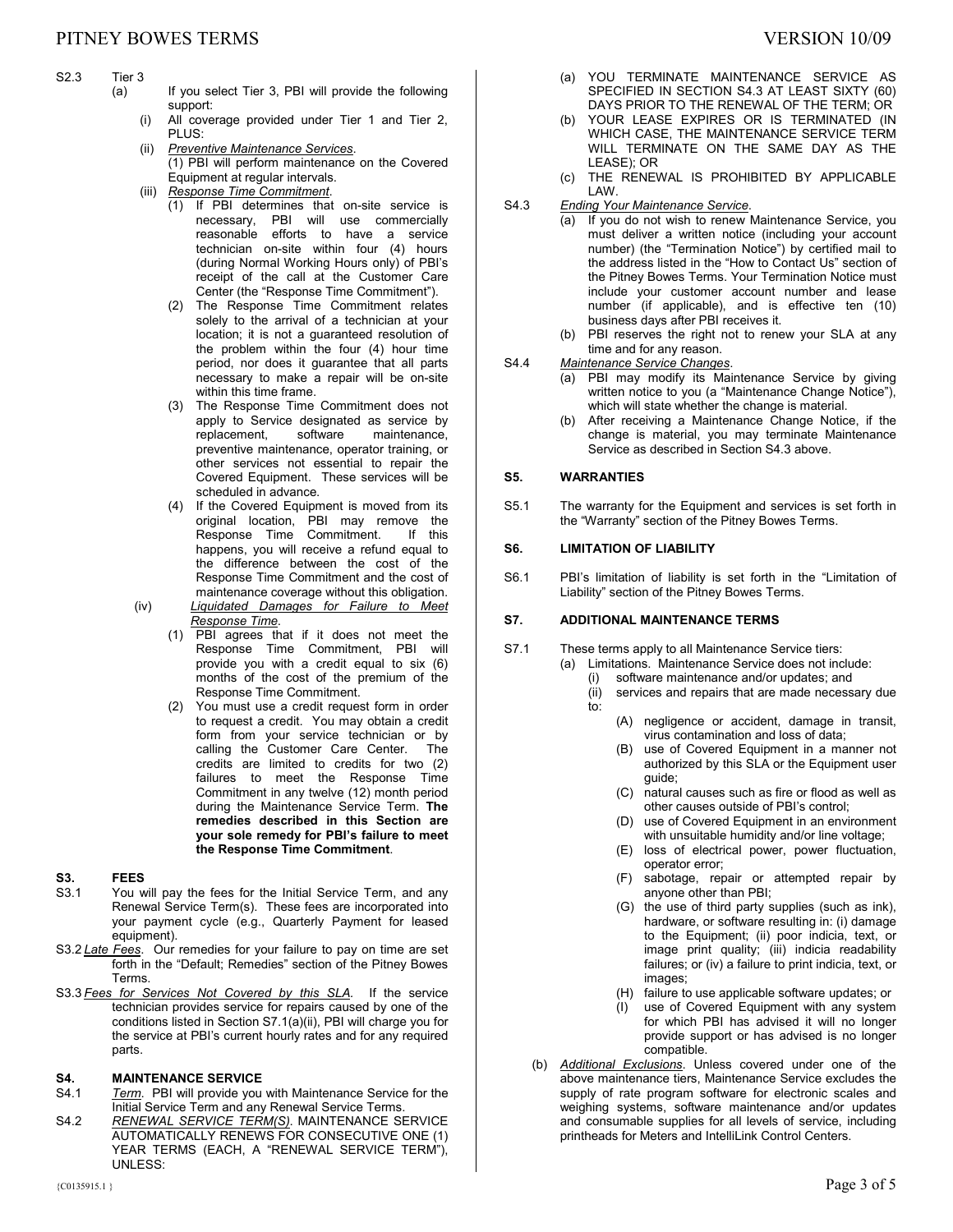# PITNEY BOWES TERMS SERVERS AND THE SERVERS OF THE SERVERS ON THE VERSION 10/09

- (c) *Replacement Equipment*.
	- (i) If you replace any of your Covered Equipment during the Maintenance Service Term, and the replacement Equipment qualifies for maintenance services, PBI will automatically enroll you for maintenance coverage on the new Equipment at PBI's then current annual rates.
	- (ii) If you acquire an attachment, or add a unit, to your Covered Equipment, PBI will provide coverage for any

#### **EQUIPMENT AND POSTAGE METER RENTAL TERMS AND CONDITIONS**

The following provisions apply whenever you acquire an IntelliLink® Control Center or Meter from Pitney Bowes. Other terms may also apply, depending on the transaction.

#### R1. DEFINITIONS

All capitalized terms that are not defined in these provisions are defined in the "Definitions" section of the Pitney Bowes Terms.

# R2. EQUIPMENT RENTAL AND INTELLILINK® SUBSCRIPTION (METER RENTAL)<br>R2.1 Fees.

R2.1 *Fees*.

- (a) If you are not leasing the Equipment and paying for it in your lease payment to PBGFS, we will invoice you the Equipment rental ("rental") and IntelliLink Subscription fees listed on the Order.
- (b) After the Initial Term, we may increase the rental and IntelliLink Subscription fees upon 30 days' prior written notice.
- (c) When you receive notice of an increase, you may terminate your rental only as of the date the increase becomes effective.

#### R2.2 *Postage*.

- (a) To obtain postage for your Meter, you must contact our Postage By Phone® data center.
- (b) You may transfer funds to the Bank for deposit into a Postage By Phone<sup>®</sup> Reserve Account that you maintain at the Bank ("your Reserve Account") or you may transfer funds to the United States Postal Service ("USPS") through a lockbox bank ("Lockbox Bank"). See the "USPS Acknowledgment of Deposit" section of the Pitney Bowes Terms for more information.
- (c) After the Initial Term, we may increase postage refill fees upon 30 days prior written notice.
- (d) If you participate in any PBI, PBGFS, or Bank postage advance programs (such as Purchase Power®), we will advance payment on your behalf to the USPS, subject to repayment by you under the terms of the postage advance program and billed separately from your IntelliLink Subscription fees.

#### R2.3 *Terms of Use; Federal Regulations*.

- (a) You may use the Meter solely for the purpose of processing your mail, provided that you are authorized by the USPS to use the Meter, and that you comply with (i) this Agreement, (ii) any user documentation and (iii) all USPS regulations.
- (b) You agree to use the Equipment and Meter only for business or commercial purposes, and not for personal, family, or household purposes.
- (c) You agree to use only attachments or printing devices authorized by us.
- (d) You must receive our written consent before moving the Equipment or Meter to a different location.
- (e) Federal regulations require that we own the Meter.
- (f) Tampering with or misusing the Meter is a violation of federal law.

#### R2.4 *Rate Updates and Soft-Guard® Program*.

Your Meter or Equipment may require periodic rate information updates that you can obtain under our Soft-Guard program, or you will receive individual rate updates as a separate charge.

qualifying attachment or unit and adjust your rate accordingly.

- (iii) If you choose not to continue coverage on the replacement Equipment, attachment or unit, you may cancel Maintenance Service with respect to the item within thirty (30) days of the date of your initial invoice for the item from PBI. If you cancel, any further maintenance or repair services on the Equipment, attachment or unit will be subject to PBI's current rates.
- (b) If you have purchased a Soft-Guard Subscription, we will provide up to 6 rate updates during each 12 month period following the date of installation of the Equipment.
- (c) We will provide rate updates only if required due to a postal or carrier change in rate, service, Zip Code or zone change.
- (d) Your Soft-Guard Subscription does not cover any change in rates due to custom rate changes, new classes of carrier service, or a change in Zip Code or zone due to Equipment relocation.
- (e) If your Soft-Guard Subscription has expired, or if you have received the maximum number of rate updates under your Soft-Guard Subscription, you will be billed for any additional rate update you request.
- (f) You can also renew the Soft-Guard Subscription by contacting PBI online or by telephone at the address and numbers set forth in the "How to Contact Us" section of the Pitney Bowes Terms.
- R2.5 *Warranty*.
	- (a) The warranty for the Equipment and services is set forth in the "Warranty" section of the Pitney Bowes Terms.
- R2.6 *Limitation of Liability*.
	- PBI's limitation of liability is set forth in the "Limitation of Liability" section of the Pitney Bowes Terms.
- R2.7 *Collection of Information*.
	- (a) You authorize us to access and download information from your Meter and we may disclose this information to the USPS or other authorized governmental entity.
	- (b) We will not share with any third parties (except the USPS or other governmental entity) individually identifiable information that we obtain about you in this manner unless required to by law or court order.
	- (c) We may elect to share aggregate data about our customers' postage usage with third parties.

## **R3. VALUE BASED SERVICES**

Value Based Services include services such as USPS® e-Return Receipt and USPS<sup>®</sup> Confirmation Services.

R3.1 *Fees*.

- (a) Any fees charged by the USPS for any Value Based Service you purchase are payable by you in the same way that you pay for postage.
- (b) The USPS is solely responsible for its services.
- (c) We are not responsible for any malfunctions of any part of the communication link connecting the IntelliLink Control Center with the USPS data system.
- R3.2 *Ending the Value Based Services*. We have the right to terminate the Value Based Services if the USPS discontinues offering the service or you breach your obligations under this Agreement and fail to cure the breach within thirty (30) days after you have been notified of it in writing.